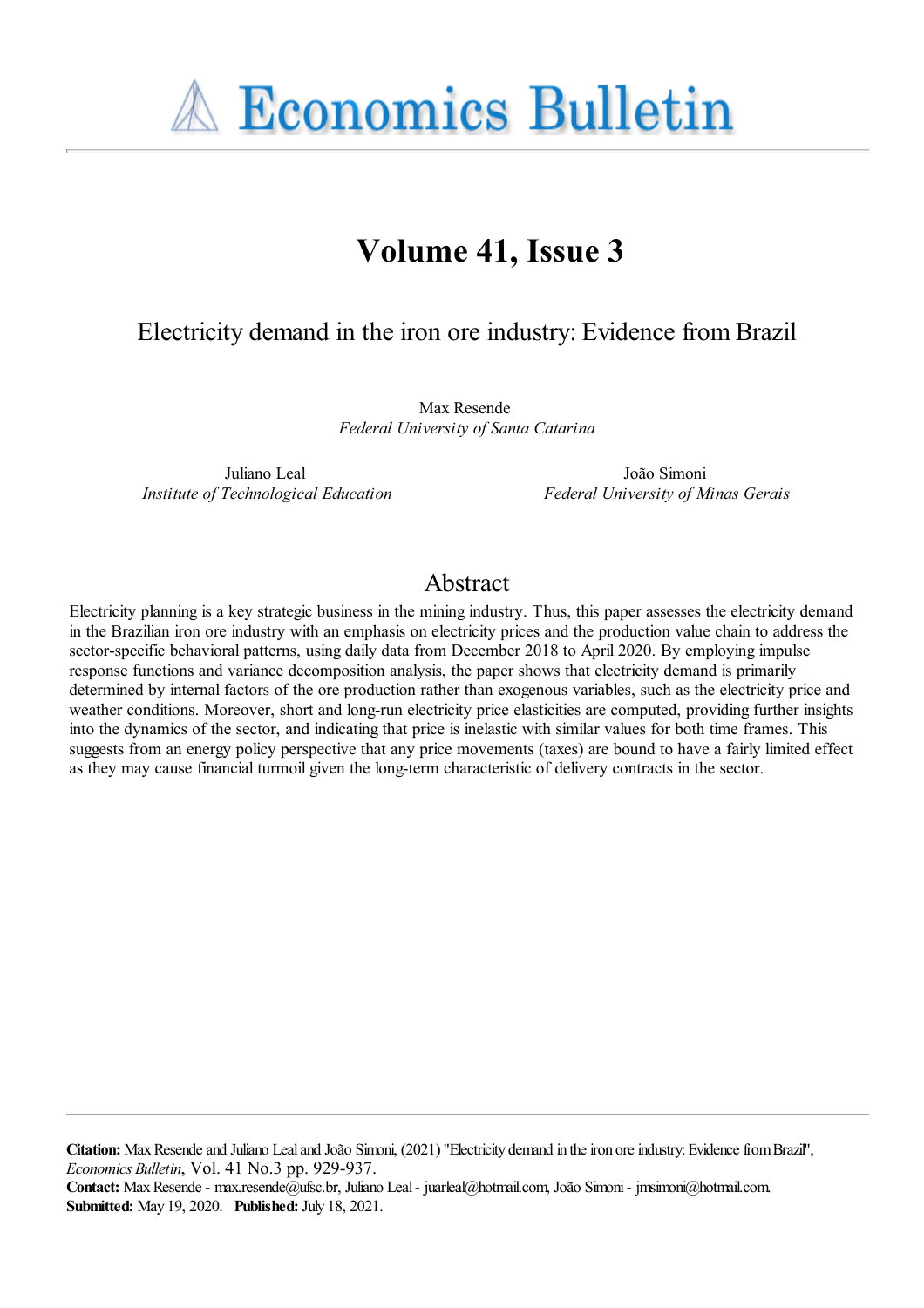#### 1 Introduction

The industrial sector accounts for about one-third of the world's final energy demand, with the mining sector being one of the most energy-intensive industries, which makes electricity planning a key strategic business priority as it affects productivity, financial performance, and safety, especially when the sector faces an increasingly competitive global business environment. Thus, increased energy management in this area will remain critical to businesses in matters of attaining a stable supply, cost control, and meeting the standard quality requirements for finished products (OECD, 2015; Calvo et al., 2016; Palacios et al., 2019).

Despite extensive empirical studies investigating residential electricity demand, the literature on industry-level is scarce (Labandeira et al., 2017). The vast majority of these studies are built on aggregate demand models that are useful in formulating macroeconomic policies, normally based on panel data (Otsuka, 2015; Cialani and Mortazavi, 2018; Sharimakin et al., 2018) and time-series approaches (Inglesi-Lotz and Blignaut, 2011; Arisoy and Ozturk, 2014), but fail to capture the potentially more diverse energy consumption behavior of disaggregated sectors of the economy. Indeed, electricity loads for all horizons, that is, in the short, medium and long terms, are highly variable in nature on both macroeconomic and sectoral levels, highlighting the need to use data at the lowest level of aggregation possible (Henriksson et al., 2014; Bernstein and Madlener, 2015). Hence, the detailed information and understanding required for formulating specific energy-related policies can be provided.

In addition to the investigation of electricity demand functions, several studies simultaneously discuss the importance of the price elasticities in the industrial sector. Cialani and Mortazavi (2018), based on panel data for 29 European countries, indicate that the electricity demand is price inelastic for both short- and long-run horizon. Similarly, Otsuka (2015) analyzing the Japanese industrial sector, argues that price elasticity is not a key determinant of electricity demand functions whereas production factors are. Inglesi-Lotz and Blignaut (2011) also employ a panel framework to examine the South African economic sector's electricity demand responses to electricity prices and verify that agriculture, transport, and mining are not affected by price variations. Similarly, Bernstein and Madlener (2015) estimate sub-sector-specific electricity demand elasticities with regard to German industry by employing single-equation error correction models based on a log-linear demand function. Their results suggest that the short-run price elasticities range from -0.20 to -0.83 and are significant only in the non-metallic and transport equipment sectors. Moreover, the sizes of the short-run elasticities are in accordance with the corresponding long-run elasticity in a sector.

Business strategies and policy efforts aiming to increase energy efficiency in industrial sectors should be built on an in-depth understanding of energy demand behavior. Thus, this research takes advantage of a unique data set that permits the inference of the electricity demand at the firm level in the Brazilian mining industry, with special emphasis on the impact of spot electricity prices and on the production value chain, to assess industry-specific behavioral patterns, whereas the majority of studies use aggregate data. In this sense, this paper's contributions are twofold. First, to trace the dynamic behavior of the electricity demand on the basis of a multivariate VAR framework, impulse response functions and variance decomposition analysis are computed, indicating that the electricity price impulse has no major impacts whereas the sub-stages of the iron ore value chain, wet route processing (production), and the pipeline transport system are the most relevant to the electricity demand and production stability. Second, short- and long-run price elasticities are estimated using the auto-regressive model with distributed lags (ARDL), and the results indicate that the price is inelastic with similar values in both time frames, implying from an energy policy perspective that electricity price increases (taxes) are not a good instrument for discouraging the electricity demand in the Brazilian mining sector as they would cause financial imbalances and negatively affect long-term contracts' profitability.

#### 2 The Brazilian iron ore industry

The global production of iron ore is concentrated in a few countries, of which Australia and Brazil are the largest producers, making 930 and 480 million metric tons, respectively, in 2019. Indeed, from 2013 to 2019, these two countries combined increased their global production share, from 45% to 55%, as shown in Figure 1a. Despite being the world's leading iron ore-consuming country, China's usable ore production has decreased by 5% due to the lowgrade of its ore, which makes it expensive to process and increases domestic prices compared with foreign ones, even when considering overseas freight costs. Thus, China's iron ore imports are expected to increase, particularly from countries with high-grade ores, such as Brazil and Australia (USGS, 2020).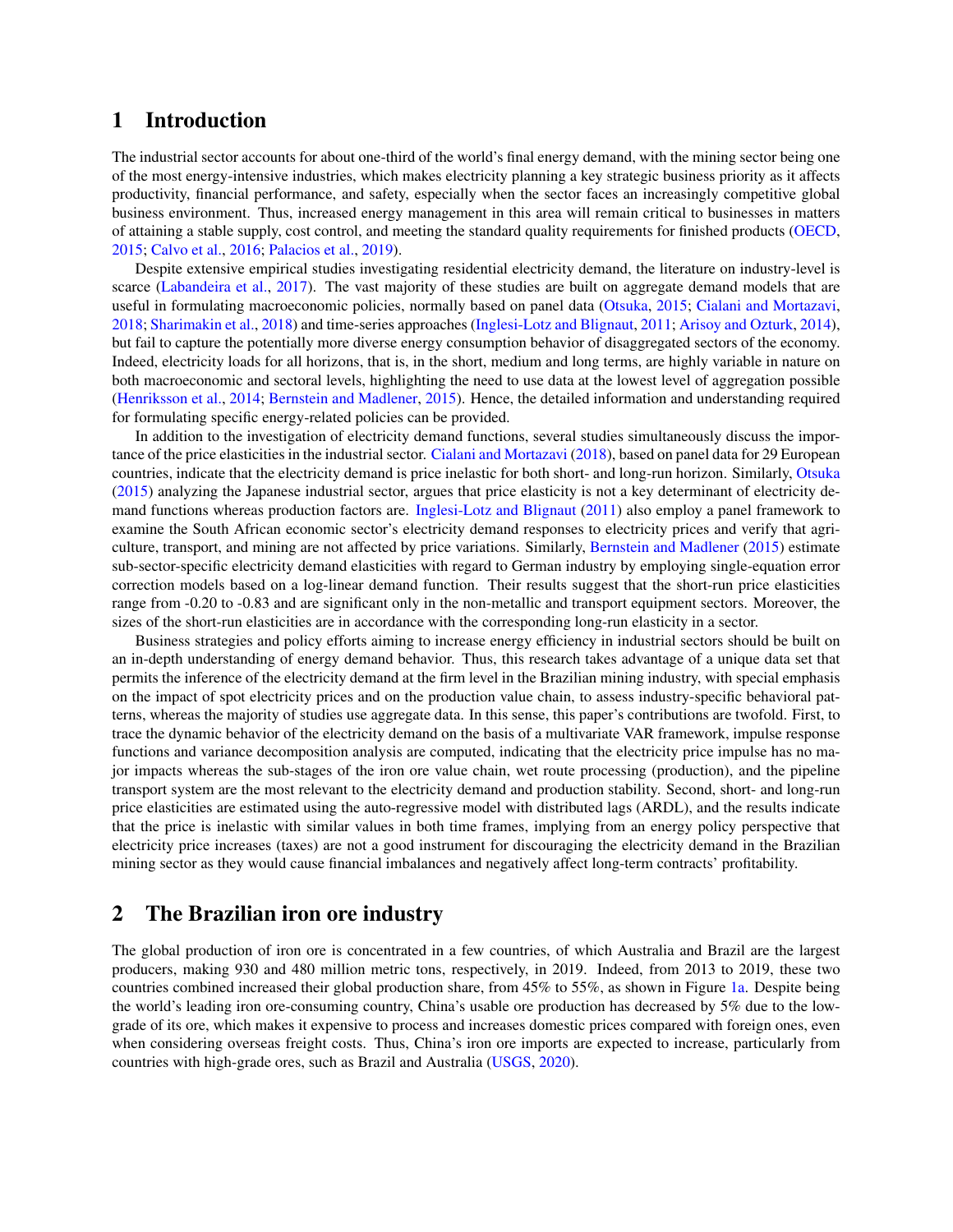From 2013 to 2019, Brazil's iron ore exports represented, on average, 84% of the country's mineral production, although this rate has reached its lowest value, 70%, in the last year due to the major VALE dam rupture in the state of Minas Gerais (Brazil, 2020). Despite the accident, which reduced VALE's export levels by 20% between 2018 and 2019, the company remains the main Brazilian exporter, with more than 80% of the total foreign trade share (Figure [1c\)](#page-2-0). The second largest ore producer in Brazil is Anglo American, exporting nearly 25 million tons in 2019 and representing 7% of the total exports. From 2013 to 2017 the firm consistently expanded its market share, but in 2018, two pipeline leaks forced Anglo to stop operations at its mine site for eight months, resuming then in November of the same year. As for Samarco and MMX, the former stalled its operation in November 2015 at its highest level of production due to the Fundão dam collapse and has been struggling to obtain all the required licenses to restart mining since then and the latter, it has filed for bankruptcy in 2015 and has ceased its operations.

Figure 1: Brazil: Iron ore industry dashboard

<span id="page-2-0"></span>

(c) Brazil: Iron ore exports by firms  $(\%)$ 

(d) Iron Ore 62% Fe (\$/ton) & Electricity Prices (US\$)/Mwh

Industrial production in Brazil relies significantly on electricity for processing raw materials and refining and shaping material goods. It is therefore crucial to assess this input demand properly, making companies less vulnerable to turmoil on the electricity open market. Regarding the mining industry, the four-year historical trend indicates that it accounts for roughly 10% of the total electricity consumed in the manufacturing sector, averaging 1.019 million MWh monthly, as displayed in Figure [1b](#page-2-0) (Brazil-EPE, 2020). Furthermore, it is clear from Figure [1d,](#page-2-0) that the electricity spot prices (Brazil-CCEE, 2020) for the industrial sector have a higher variance than the ore prices, mostly associated with rainfall shortages and government regulation; however, it presents a lower average price, US\$55.71, compare to US\$70.86 of the rock. On practical matters, it has cash flow implications that may increase the firm financial risk level as the demand side does not seem to be sensitive to variations in the wholesale price of electricity in the short term. In this context, this highlights the need to propose a model that takes into account the characteristics of the mineral's production process at the firm level and thereby reduces the need to trade electricity on the free market and keep the production costs as stable as possible. This is the contribution that this paper aims to make.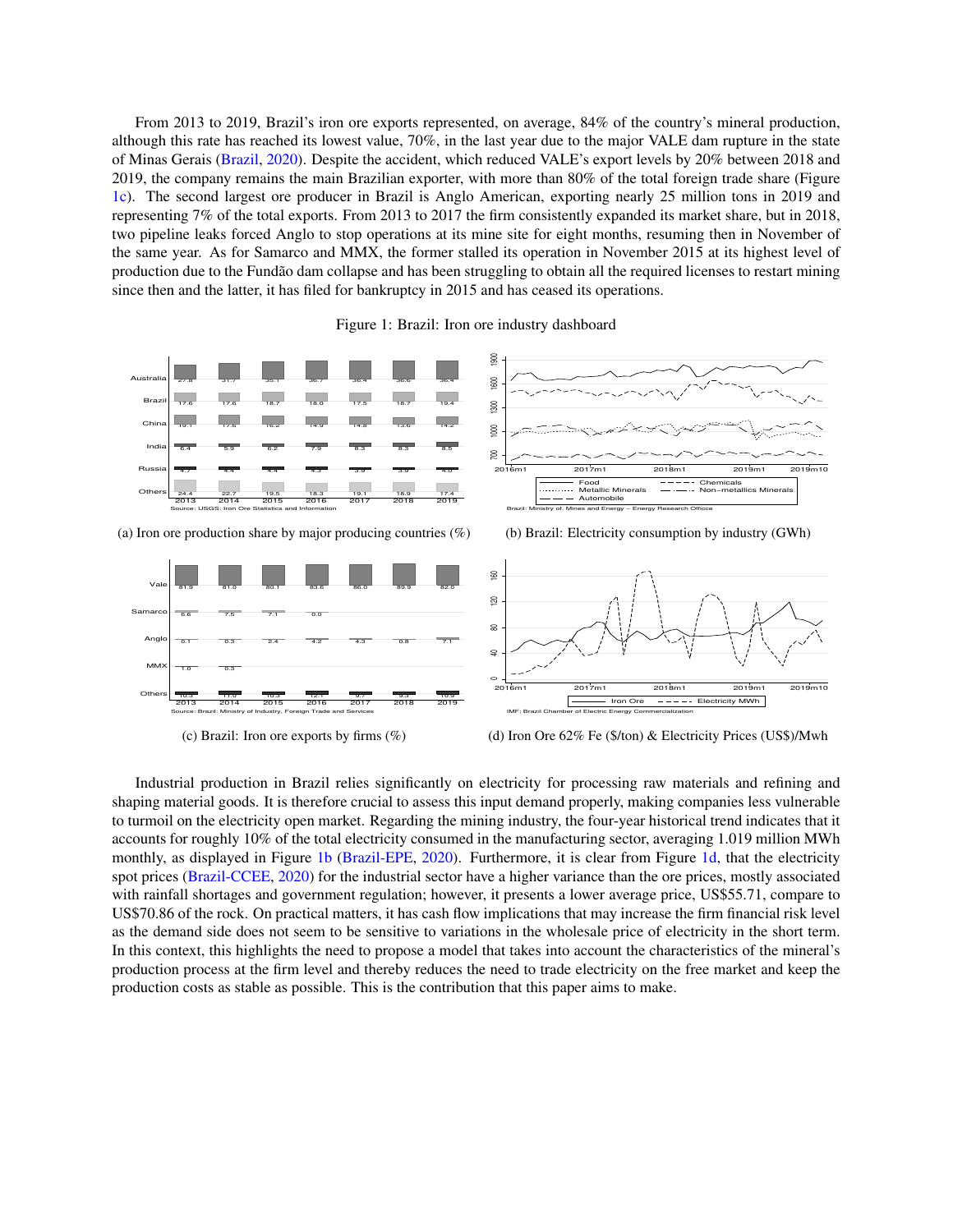#### 3 Data and Methodology

This paper takes advantage of a unique daily data set from an iron ore processing plant in Brazil with a slurry pipeline; it combines the electricity demand, production process, a measure of climatic conditions, such as temperature, and electricity prices for a specific market (Southeast) in the Brazilian energy system from December 23, 2019 to April 12, 2020. This data set has two advantages with respect to existing industrial sub-sector data sources: first, it minimizes the risk of measurement errors as the data are very accurate and based on actual readings of the production process; and, second, the use of the sectoral electricity price is an advantage over the use of the aggregate national price as a proxy (Bernstein and Madlener, 2015; Cialani and Mortazavi, 2018), allowing research to extend the understanding of the demand side of the electricity market and thereby facilitating efforts to improve efficiency energy planning.

The iron ore production value chain involves extraction, blasting, crushing, grinding, processing (wet route production), and transportation to the ports for exporting and local consumption; among these, the electricity requirements of grinding and processing account for more than 50% of the total energy consumed in open pit mines (Jeswiet and Szekeres, 2016). In particular, the amount of rock produced in each stage could present a minimum of 0 tons (t); that is, on a specific date when the sub-stage operation was shut down, normally related to maintenance requirements. As for the transportation pipeline system, it operates continuously, that is, up to 24 hours daily. Table [1](#page-3-0) presents the summary statistics of the variables.

<span id="page-3-0"></span>

| Variables | <b>Description</b>          | Unit        | Mean      | S.D.     | Min   | Max       |
|-----------|-----------------------------|-------------|-----------|----------|-------|-----------|
| ED        | Electricity demand          | MWh         | 2207.11   | 398.15   | 193   | 2571      |
| EP        | Electricity price           | US\$        | 56.01     | 31.22    | 7.41  | 138.30    |
| temp      | Average temperature at site | $^{\circ}C$ | 22.63     | 2.82     | 12.38 | 29.22     |
| crush     | Primary crushing            |             | 117490.20 | 35434.97 | 0.00  | 178101.70 |
| grind     | Grinding feed               |             | 117926.11 | 31770.12 | 0.00  | 158883.70 |
| wet       | Wet route production        |             | 58626.21  | 17310    | 0.00  | 84211.44  |
| pipe      | Pipeline hours of operation | h.          | 23.79     | 1.69     | 0.05  | 24.00     |

Table 1: Descriptive statistics

The average daily electricity demand during the time frame considered was 2200 MWh, and Figure [2](#page-3-1) reveals no cycle trend as the electricity load curves are similar on different days of the week – see Figure 5 in the Appendix. In addition, the series show large, sudden level shifts, mainly due to maintenance procedures, which normally take place on weekdays. Therefore, when they happen in the crushing and grinding stages, the electricity demand reduces to 1000–1700 MWh daily, whereas, when there is an operational stop in the pipeline, drastic power reduction takes place due to a ripple effect throughout the entire production process. Furthermore, since March 2020, the global economy has been experiencing an economic slowdown as a result of the COVID-19 pandemic. However, a visual inspection of the electricity demand time series suggests that the effects on mining operations have been minimal to date when compared with other economic sectors, such as transportation and the textile industry, mainly due to the high level of digitalization and industrial automation in the sector and increased storage areas that help to mitigate this risk.

Figure 2: Daily Electricity Demand (MWh)

<span id="page-3-1"></span>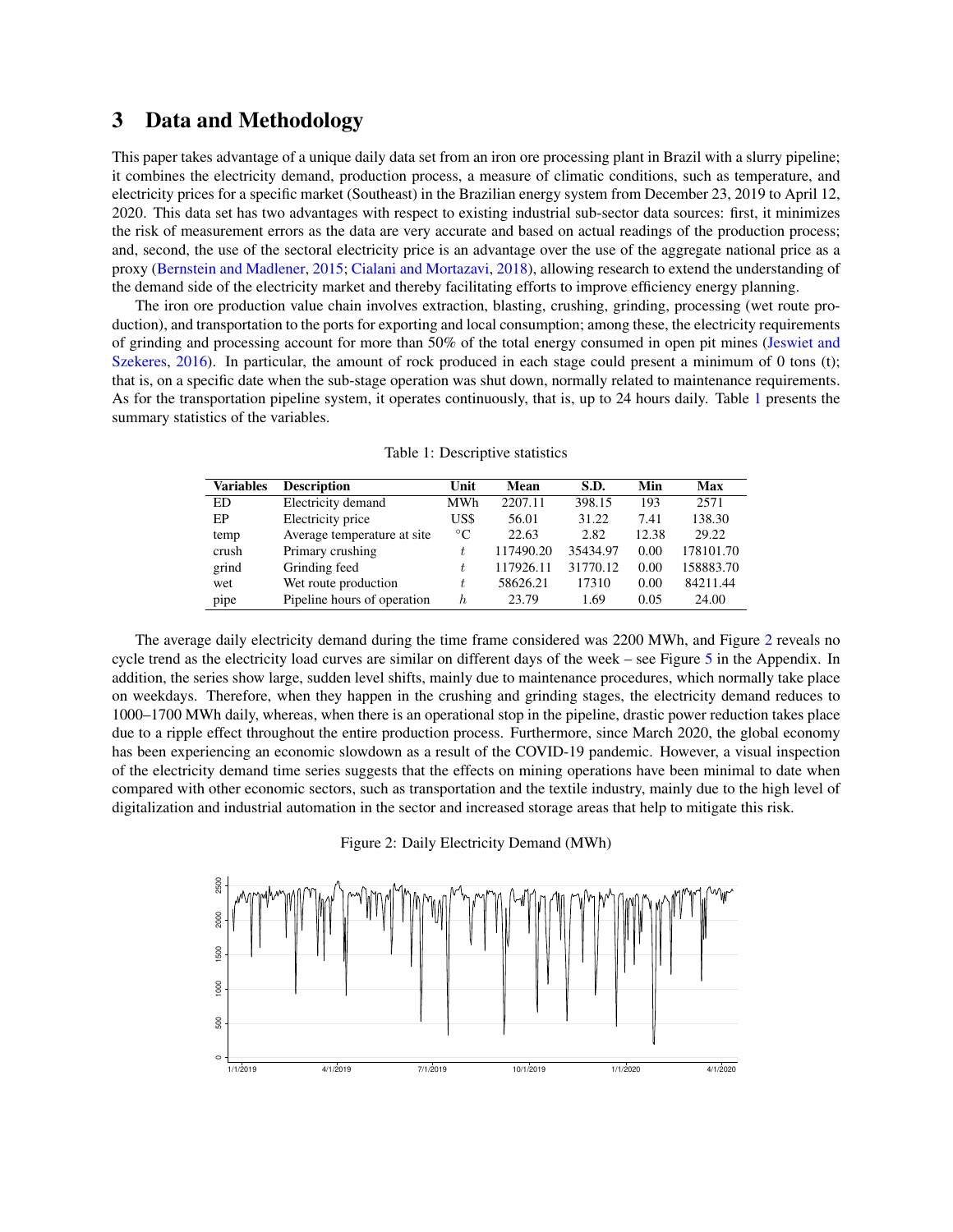Therefore, the microeconomic framework underlying the econometric specification of the mining industry electricity demand follows Lin and Ouyang (2014), Bernstein and Madlener (2015) and Cialani and Mortazavi (2018) and uses the Cobb-Douglas demand function,  $ED_t = A(EP_t^{\beta_1})(temp_t^{\beta_2})(X_{n,t}^{\beta_n})$ , in which  $X_n$  denotes the sub-stages of the production value chain. A logarithmic transformation of this demand function yields:

<span id="page-4-0"></span>
$$
\ln ED_t = \beta_0 + \beta_1 \ln EP_t + \beta_2 \ln temp_t + \beta_3 \ln crush_t + \beta_4 \ln grin_t + \beta_5 \ln wet_t + \beta_6 \ln pipe_t + \varepsilon_t,
$$
 (1)

where  $\beta_1, ..., \beta_n$  are the industrial sub-sector demand elasticities, which can be useful for ex-ante evaluation of the impact of the pricing policy on the demand-side management of electricity. Then, to check for stationarity behavior in each transformed time series, the Augmented Dickey-Fuller (ADF) test is conducted. The results are summarized in Table 4 (in Appendix), which shows that, in general, the ADF statistics are smaller than the 1% critical value, except for the price indicator. Thus, the test performed on its first difference demonstrates that the time series is stationary at the 1% significance level.

Assuming this stationary characteristics, to evaluate the dynamic behavior of the electricity demand at the firm level, this paper specifies a multivariate VAR framework as follows (Enders, 2008):

$$
y_t = \nu + A_1 y_{t-1} + \ldots + A_\rho y_{t-\rho} + \varepsilon_t,\tag{2}
$$

where  $y_t$  is a vector of jointly determined endogenous variables,  $\nu$  is a  $k \times 1$  vector of constants,  $y_{t-i}$ ,  $i = 1, \ldots, \rho$  is specified as a linear combination of past observations of the same variables, and  $A_i$ ,  $i = 1, \ldots, \rho$  are a  $K \times K$  matrix of parameters, interpreted as the sensitivity of a predictor to the lag of another variable, hence, generating impulseresponse functions (IRFs). In addition,  $\varepsilon_t \sim N(0, \Sigma_{\varepsilon})$  is conditional on past values and initial conditions, which are useful for variance decomposition analysis (VDA).

Formally, the VAR approach is used for model evaluation and prediction. In this sense, an IRF indicates how long, and to what extent, a shock  $u_j$  (an external change in any input) to one endogenous variable may affect on the independent variable. In this paper, it indicates how the electricity demand reacts to an unanticipated change in any other endogenous variable. VDA is a statistical method to uncovered structural changes, defined as a change in variable y at time t that could not have been forecast between  $t - 1$  and t; that is, it quantifies the importance of each shock in explaining the variation in each of the variables in the system. Thus, the VAR approach is highly flexible in terms of identifying important dynamic relationships among the electricity demand data set. Simultaneously, it can capture the temporal autocorrelation in a specific variable and allows dynamic cross-correlation between different predictors. That is, the estimation of the parameters is performed by imposing as restrictions the structure of the production process, the choice of the relevant set of variables, and the maximum number of lags involved in the relationships between them.

Furthermore, assuming Equation [1](#page-4-0) and the results displayed in Table 4, this paper uses the autoregressive distributed lag error correction approach (ARDL) to estimate short- and long-run electricity elasticities in the mining industry as it overcomes the restriction in traditional cointegration approaches that all the variables must be integrated of the same order (Pesaran et al., 2001; Kripfganz and Schneider, 2016). From an operational perspective, the first step is to investigate the existence of a long-run linkage among the variables by the bounds  $F - test$ , and, if this is the case, then the short-run and long-run elasticities can be computed. A general ARDL model with an ordinary least squares (OLS) estimation technique is specified as:

<span id="page-4-1"></span>
$$
\Delta y_t = c_0 + c_1 t - \alpha (y_{t-1} - \theta \mathbf{x_{t-1}}) + \sum_{i=1}^{\rho-1} \phi_{yi} \Delta y_{t-i} + \sum_{i=1}^{\rho-1} \beta'_{xi} \Delta \mathbf{x}_{t-i} + u_t,
$$
\n(3)

where  $\alpha = 1 - \sum_{j=1}^{\rho} \phi_i$  is the speed of adjustment from convergence to equilibrium,  $\theta = \frac{\sum_{i=0}^{q} \beta_i}{\alpha}$  $rac{\equiv 0 \frac{\rho_j}{\alpha}}{\alpha}$  are the long-run coefficients,  $\beta$  are the short-run multipliers,  $\rho$  lags of  $y_t$  and q lags of k variables  $x_{j,t}$  for  $j = 1, ..., k$ . are selected by the Akaike information criterion (AIC). Thus, if  $\alpha$  is statistically significant and presents a negative sign for the coefficient, any long-run disequilibrium among the dependent variables and  $k$  independent variables will converge back to the long-term equilibrium association.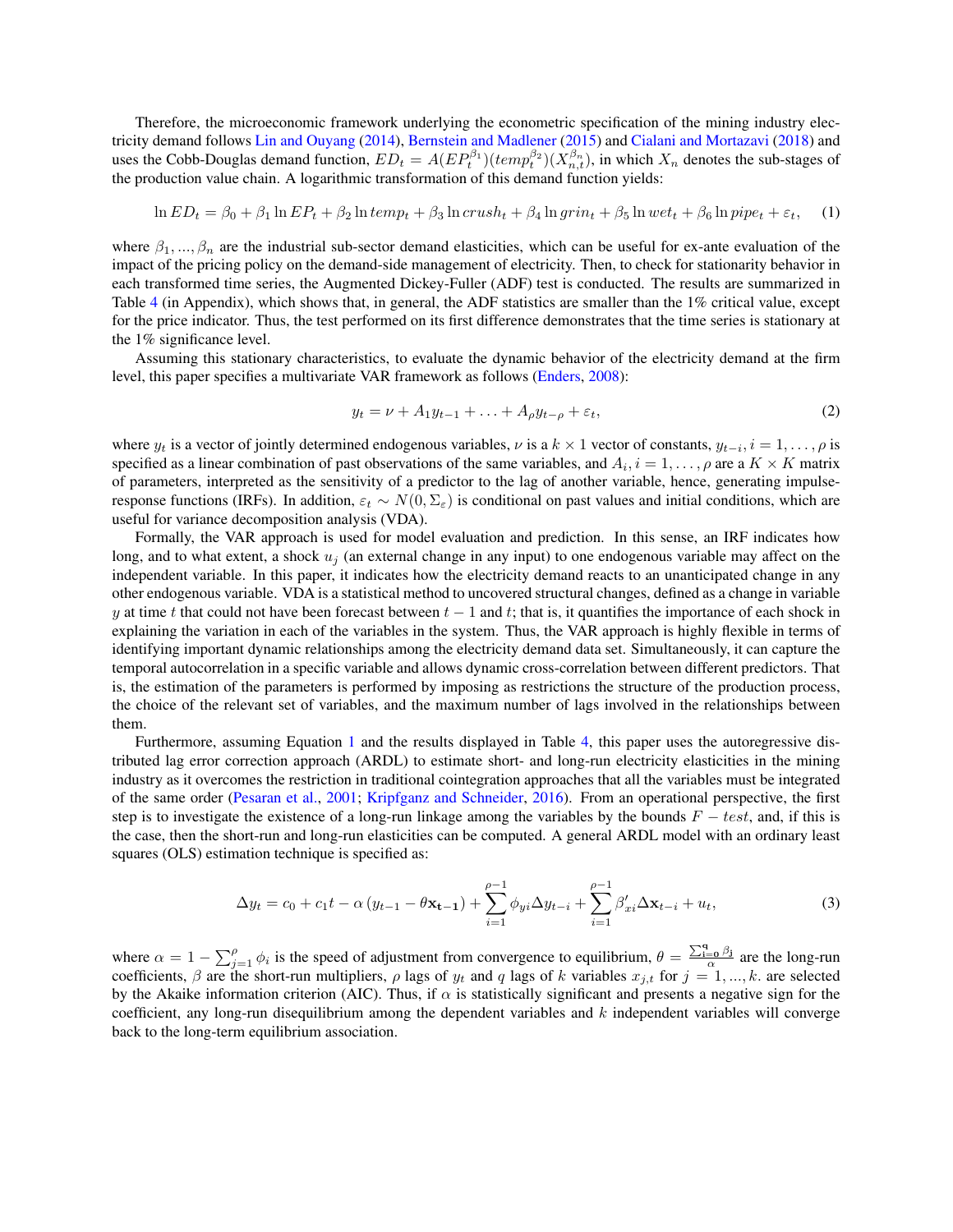#### 4 Empirical analysis

To trace the dynamic behavior of the electricity demand in response to one-time innovations in the variables listed in Table [1,](#page-3-0) this paper performs an impulse response and variance decomposition analysis on the basis of a VAR specification. First, the optimal choice of lag length is set at  $\rho = 4$  as defined by the AIC methodology; onetheless, a number of diagnostic tests are computed on the orthogonalized VAR residuals to test for autocorrelation (Lagrange multiplier test: the p-value at lag 1 (0.28) is greater than the 5% level) and normality (Jarque-Beta statistic: for all variables  $p = 0.00$ , suggesting that the K disturbances in the VAR are normally distribute. Figure [3](#page-5-0) displays the fitted values for the electricity demand of the VAR model over the actual data, indicating considerable adherence of the model to the data.

<span id="page-5-0"></span>



Further, to explore the IRF analysis, the VAR model needs to be tested for stability. From Figure 6a (in Appendix), it can be seen that the absolute values of all the unit roots are inside the unit circle; that is, the specification meets the stability conditions. Hence, these results indicate the VAR approach's capacity to be used as a technical instrument for predicting and assessing the electricity demand. Figure [4](#page-5-1) displays the cumulative responses in the electricity demand due to impulses in the other control variables. In general, the figure indicates that the shocks appear to be transitory and the system approaches the equilibrium relatively fast, which is a typical characteristic of technologically consolidated mining processes.



<span id="page-5-1"></span>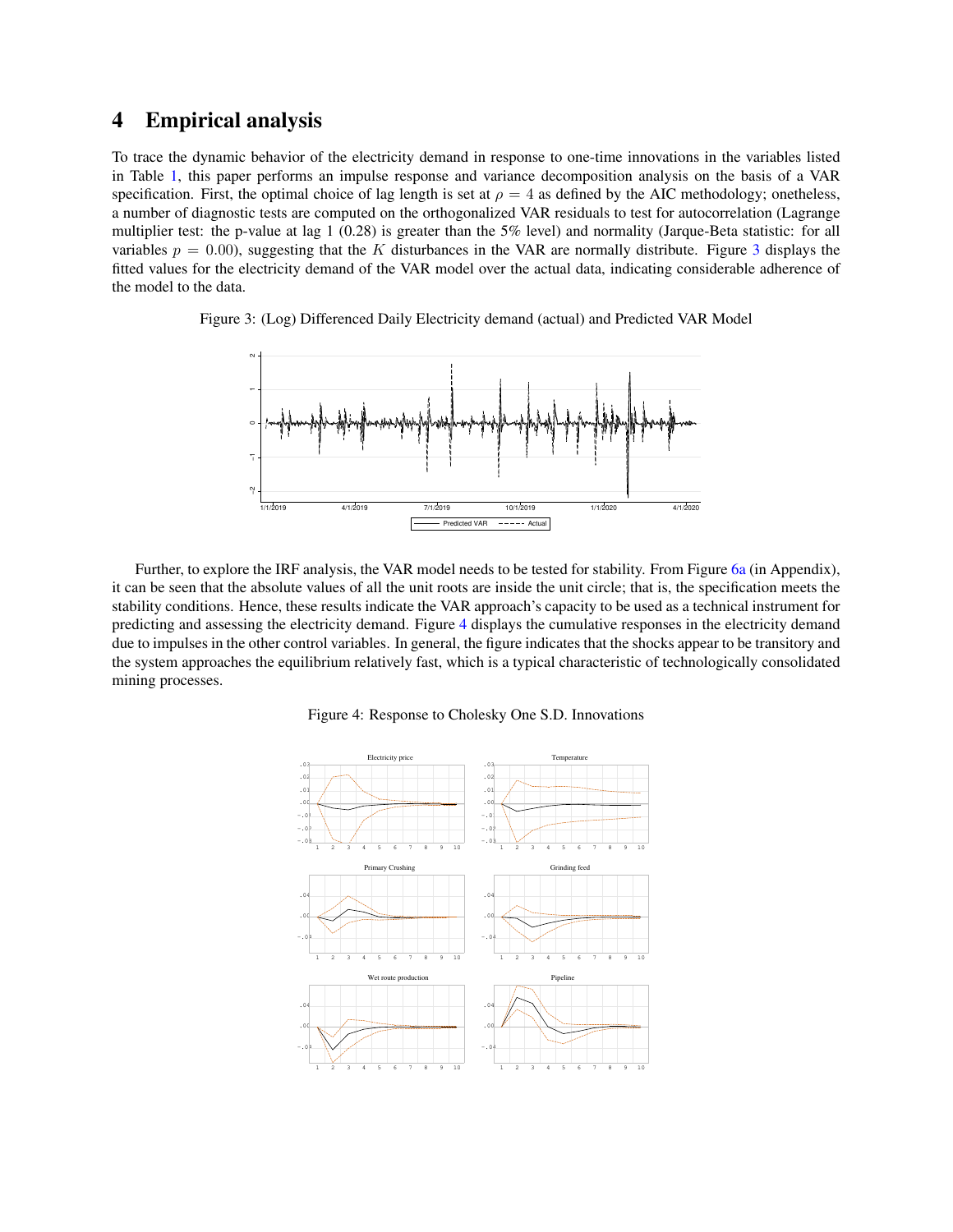The results of this exercise are twofold. Firstly, the electricity price impulse has no major significance as it has stabilized around the zero level from the beginning, reinforcing the evidence that the industrial electricity demand has been highly inelastic (Bernstein and Madlener, 2015; Cialani and Mortazavi, 2018). A peculiar situation of the iron ore industry in Brazil corroborates the idea that, due to the high quality of the ore grade and economies of scale, the processing and refining require less costly technology and use less energy when compared with other world top producers (China and Russia), which is a crucial determinant of its competitiveness. Moreover, the main energy source is hydropower, so that, whatever its price, it will be acquired to meet the contract agreements. Thus, this productive context causes the electricity price to have minimum effects on its demand.

Secondly, for the production value chain, all the variables present transitory effects as they are all integrated of order 0. Given that, convergence to the equilibrium occurs after approximately five to seven days, depending on the stage-specific speed of adjustment. Specifically, in the primary crushing, a set of techniques aims to reduce, through external and sometimes internal mechanical action, a solid of a certain size into fragments of a size small enough to be taken into the next stages of production. It can be noticed that it has little effect on the energy demand. Similarly, at the grinding feed stage, despite a small negative effect due to buffer storage piles that ensure regularity in the production process, mitigating the probability of ore outages , the electricity demand shifts back to its smooth pattern after no more than three days. As for wet route production (processing) and continuous pipeline operations, the IRF approach corroborates the perspective that they are the most relevant equipment to electricity consumption and production stability. That is, depending on the quality and size of the ore that feeds the wet route processing stage, the electricity demand tends to drop if it is operating below its maximum capacity level. Once that level is reached, the electricity demand tends to stabilize again, which can take up to 7 days. The impulse induced by the ore transport equipment generates the biggest short-term fluctuation in the electricity demand due to a ripple effect in the production process. It rises at the first moment to compensate for any higher level of production or the necessity to maintain shipment deadlines at the port, quickly returning to the standard electricity demand level.

From the variance decomposition results presented in Table [2,](#page-6-0) the fluctuation in the electricity demand from 0 to 7.75% can be explained by pipeline operation noise, although the need for continuous improvement in maintenance requirements tends to reduce this share. The innovations in the production sub-stages of crushing, grinding, and wet route production combined account for nearly 10% of the variation in the energy demand in the long run, indicating that the actual technology level contributes to a small part of it, once the designed nameplate production capacity of the plant is achieved, although reducing the level of ore grade variation and electricity efficiency through the improvement of facilities' usage is still a key factor in reducing the energy costs. As for the price innovation, the results corroborate the IRF evidence, suggesting that its long-term influence on the electricity demand is minimal. Thus, the empirical analysis shows that electricity demand movements are conditioned more by internal factors of the ore value chain than by exogenous variables, such as the electricity price and weather conditions.

<span id="page-6-0"></span>

| Period (days) | ED       | EP     | <b>Temp</b> | Crush  | Grind  | <b>Wet Route</b> | Pipe   |
|---------------|----------|--------|-------------|--------|--------|------------------|--------|
| 1             | 100.0000 | 0.0000 | 0.0000      | 0.0000 | 0.0000 | 0.0000           | 0.0000 |
| 2             | 88.2259  | 0.0119 | 1.0379      | 1.0580 | 2.0063 | 3.0906           | 5.5694 |
| 3             | 83.5160  | 0.0338 | 1.0496      | 1.2832 | 3.4016 | 3.1688           | 7.5471 |
| 4             | 82.2729  | 0.0364 | 1.0522      | 1.3814 | 3.5482 | 4.1725           | 7.5293 |
| 5             | 82.0858  | 0.0369 | 1.0524      | 1.3808 | 3.5843 | 4.1731           | 7.6847 |
| 6             | 82.0204  | 0.0368 | 1.0525      | 1.3827 | 3.5901 | 4.1737           | 7.7437 |
| 7             | 82.0162  | 0.0368 | 1.0532      | 1.3840 | 3.5904 | 4.1737           | 7.7458 |
| 8             | 82.0134  | 0.0368 | 1.0544      | 1.3841 | 3.5904 | 4.1737           | 7.7472 |
| 9             | 82.0105  | 0.0369 | 1.0558      | 1.3841 | 3.5904 | 4.1737           | 7.7487 |
| 10            | 82.0092  | 0.0369 | 1.0568      | 1.3841 | 3.5905 | 4.1737           | 7.7487 |
| 15            | 82.0060  | 0.0369 | 1.0598      | 1.3841 | 3.5908 | 4.1737           | 7.7487 |
| 20            | 82.0045  | 0.0369 | 1.0613      | 1.3841 | 3.5909 | 4.1737           | 7.7487 |
| 30            | 82.0036  | 0.0369 | 1.0622      | 1.3841 | 3.5910 | 4.1737           | 7.7488 |

Table 2: Variance Decomposition Analysis:  $ln(ED)$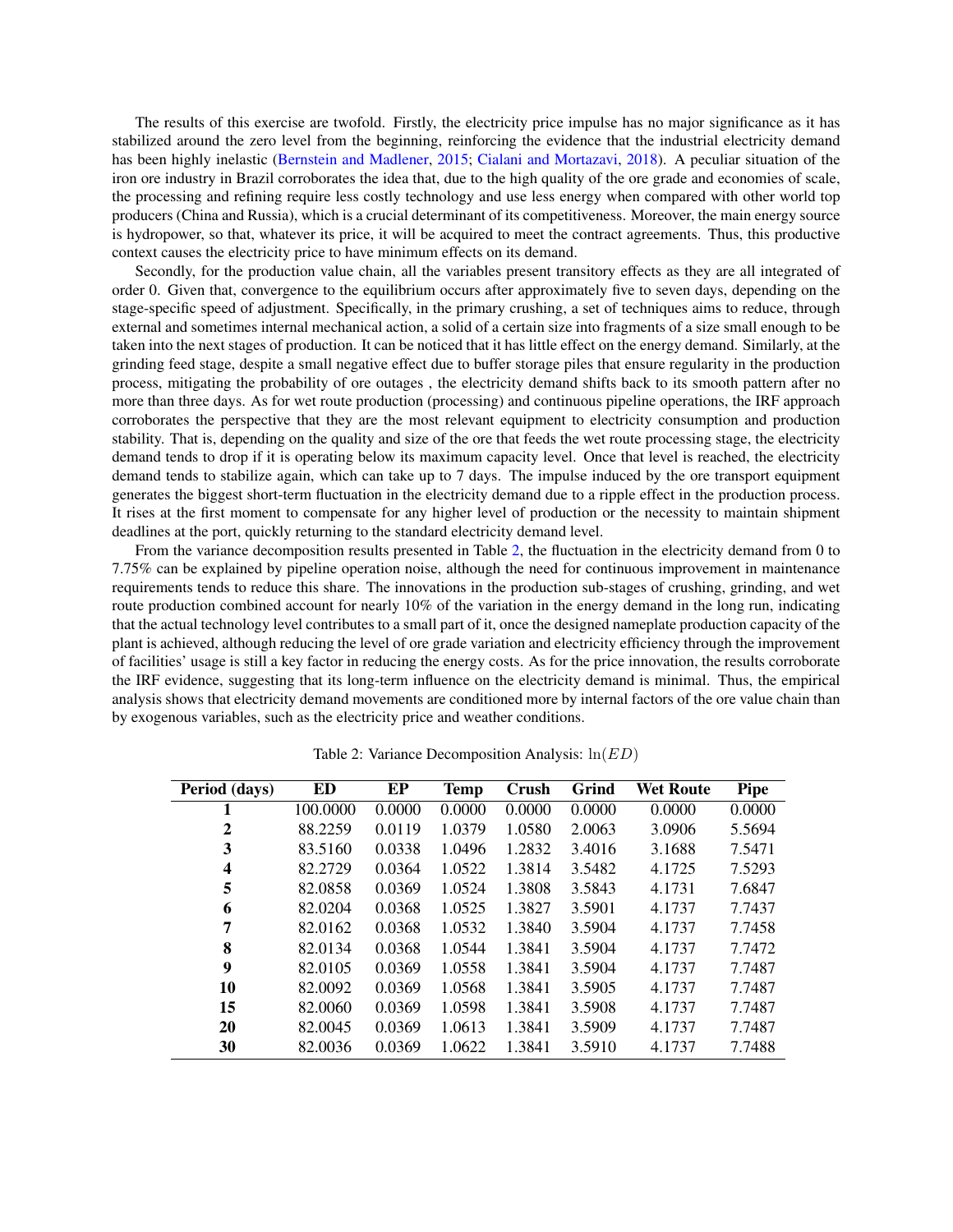Econometric analyses of the price elasticity at the industrial sub-sector level of the electricity demand are scarce. Therefore, by employing an ARDL framework, short-run and long-run price elasticities are estimated to gain a better understanding of the relationship between them over time. As the first step of the ARDL technique, the long-run relationship of the underlying variables is detected through a bounds-testing procedure based on the joint  $F - statistic$ (Kripfganz and Schneider, 2016) —- the calculated F-value is 25.02, above the upper bound at the 5% significance level of 3.63. Then, Equation [3](#page-4-1) is estimated to obtain the elasticities. Table [3](#page-7-0) presents the results.

|        | <b>Elasticities</b> |             | Speed of adjustment |
|--------|---------------------|-------------|---------------------|
|        | <b>Short-Run</b>    | Long-Run    | $\alpha$            |
| Ln(EP) | $-0.0203**$         | $-0.0312**$ | $-0.6541***$        |
|        | (0.009)             | (0.011)     | (0.055)             |

Table 3: Brazilian iron ore industry: Price elasticities

Note: Standard deviations are in parentheses. \*\*  $\rightarrow$  p < .05.; \*\*\*  $\rightarrow$  p < .01

<span id="page-7-0"></span>The findings are economically reasonable in terms of both sign and magnitude with respect to the industrial sector (Bernstein and Madlener, 2015; Labandeira et al., 2017), and the values for the short-run and long-run elasticities are only slightly different, indicating that the relationship between the two variables remains practically stable over time. In addition, the ARDL framework measures the speed of adjustment  $(\alpha)$  at which the electricity demand restores the equilibrium path, and the results imply that about 65.4% (statistically significant at the 1% level) of any movements into disequilibrium are corrected within one day; that is, short-term movements of the electricity demand in the mining industry, due to the price and sub-stages' production-level variations, are rapidly reduced. Further, stability diagnostics for the coefficients of the estimated ARDL model are tested by applying the cumulative sum of recursive residuals (CUSUM). The results in Figure 6b (in the Appendix) show that all the parameters are stable over time, suggesting that there are no structural breaks over the sample period.

These results have implications for both public policies and business planning. Following Inglesi-Lotz and Blignaut (2011) and Henriksson et al. (2014), from an energy policy perspective, the results indicate that price increases (taxes) are bound to have a fairly limited effect; that is, the increases may have to be unfeasibly large to have substantial effects and may generate severe financial and cash flow impacts. This situation stems from the fact that the main energy source is hydropower, which makes a firm extremely dependent on this input to fulfill its long-term constructs. In this context, the Brazilian mining sector should be encouraged to engage in a process of cogeneration of renewable energy sources due to their ecological, economic, political, and social advantages; consequently, their electricity demand from the national supplier will tend to drop. Thus, an energy policy must prioritize incentives for the development of these renewable energy projects, whether through favorable credit lines, greater legal security for companies, or royalty payments, mainly because these projects face high initial costs and longer payback times.

#### 5 Conclusion

Reliable energy sources are essential to the iron ore mining industry. However, despite the fundamental importance of energy, the day-to-day focus on meeting operational targets at a mine often means that energy is not used efficiently. Thus, this paper adopts a VAR model to analyze the electricity demand dynamics in the Brazilian mining industry, with special emphasis on electricity prices and the production value chain, using a daily data set from an iron ore plant based on a log-linear demand function. The results indicate that the electricity demand movements are mostly conditioned by internal factors related to the production process rather than exogenous variables, such as the electricity price and weather conditions. Moreover, short-run and long-run price elasticities are calculated through an ARDL model, and the values obtained confirm the presence of price inelasticity that is persistent over time in this industrial sector.

These results are important for providing realistic baseline assessments for future evaluations of energy policies as the empirical evidence suggests that a stimulus through electricity prices has a limited effect on the mining industry and that other instruments should be considered, such as the promotion of co-generation projects. Future research should consider collecting data from other plants globally to enable a detailed comparison with the results achieved in this research.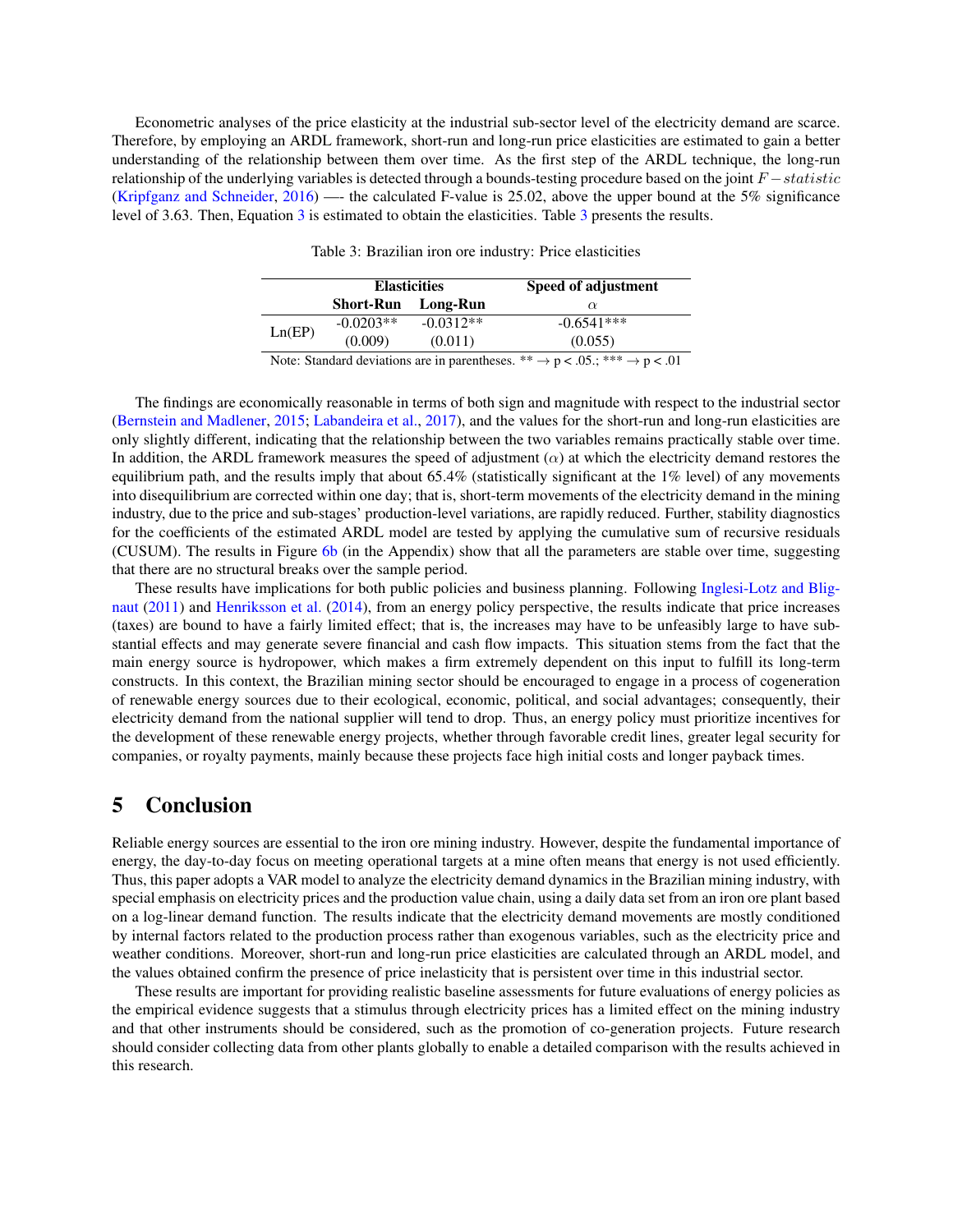### References

- Arisoy, I. and I. Ozturk (2014). Estimating industrial and residential electricity demand in turkey: A time varying parameter approach. *Energy 66*, 959–964.
- Bernstein, R. and R. Madlener (2015). Short-and long-run electricity demand elasticities at the subsectoral level: A cointegration analysis for german manufacturing industries. *Energy Economics 48*, 178–187.
- Brazil (2020). Iron ore reports. *Ministry of Industry, Foreign Trade and Services*.
- Brazil-CCEE (2020). PLD spot price. *Brazil Chamber of Electric Energy Commercialization*.
- Brazil-EPE (2020). Statistical yearbook of electricity. *Ministry of. Mines and Energy* − *Energy Research Officce*.
- Calvo, G., G. Mudd, A. Valero, and A. Valero (2016). Decreasing ore grades in global metallic mining: A theoretical issue or a global reality? *Resources 5*(4), 36.
- Cialani, C. and R. Mortazavi (2018). Household and industrial electricity demand in europe. *Energy policy 122*, 592–600.
- Enders, W. (2008). *Applied econometric time series*. John Wiley & Sons.
- Henriksson, E., P. Söderholm, and L. Wårell (2014). Industrial electricity demand and energy efficiency policy: the case of the swedish mining industry. *Energy Efficiency 7*(3), 477–491.
- Inglesi-Lotz, R. and J. N. Blignaut (2011). Estimating the price elasticity of demand for electricity by sector in south africa. *South African Journal of Economic and Management Sciences 14*(4), 449–465.
- Jeswiet, J. and A. Szekeres (2016). Energy consumption in mining comminution. *Procedia CIRP 48*, 140–145.
- Kripfganz, S. and D. C. Schneider (2016). ardl: Stata module to estimate autoregressive distributed lag models. In *Stata Conference, Chicago*.
- Labandeira, X., J. M. Labeaga, and X. López-Otero (2017). A meta-analysis on the price elasticity of energy demand. *Energy Policy 102*, 549–568.
- Lin, B. and X. Ouyang (2014). Electricity demand and conservation potential in the chinese nonmetallic mineral products industry. *Energy Policy 68*, 243–253.
- OECD (2015). Energy efficiency in the steel sector: why it works well, but not always. *OECD Steel Committee*.
- Otsuka, A. (2015). Demand for industrial and commercial electricity: evidence from japan. *Journal of Economic Structures 4*(1), 9.
- Palacios, J.-L., I. Fernandes, A. Abadias, A. Valero, A. Valero, and M. A. Reuter (2019). Avoided energy cost of producing minerals: The case of iron ore. *Energy Reports 5*, 364–374.
- Pesaran, M. H., Y. Shin, and R. J. Smith (2001). Bounds testing approaches to the analysis of level relationships. *Journal of applied econometrics 16*(3), 289–326.
- Sharimakin, A., A. J. Glass, D. S. Saal, and K. Glass (2018). Dynamic multilevel modelling of industrial energy demand in europe. *Energy Economics 74*, 120–130.
- USGS (2020). Iron ore statistics and information. *National Minerals Information Center*.